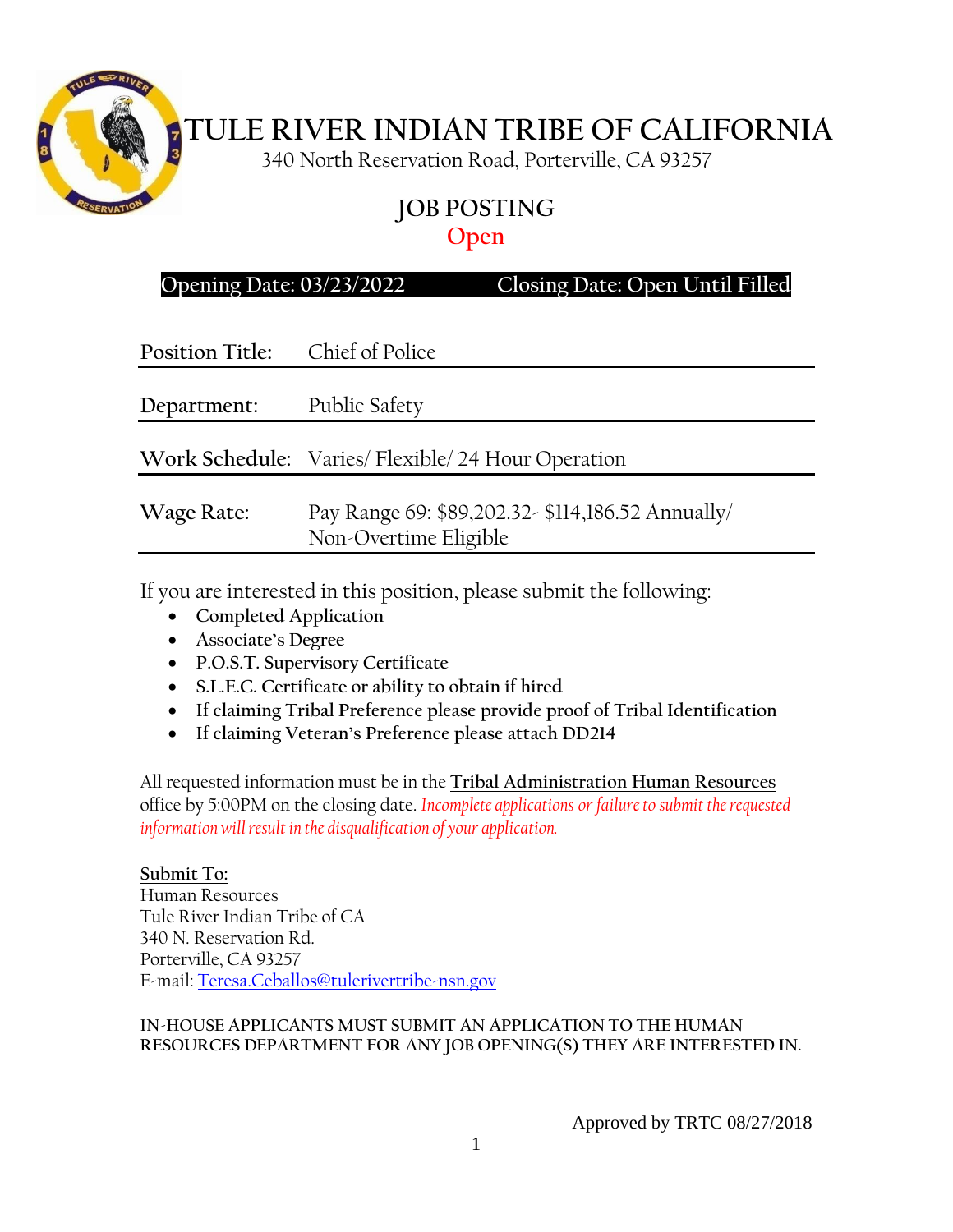

**TULE RIVER INDIAN TRIBE OF CALIFORNIA**

340 N. Reservation Rd. Porterville, CA 93257

# **JOB DESCRIPTION**

**POSITION:** Chief of Police **WORKSITE:** Tule River Indian Reservation 304 N. Reservation Rd. Porterville, CA 93257

## **GENERAL POSITION DESCRIPTION**

The Chief of Police plans, organizes and directs Police activities of the Tule River Indian Reservation and surrounding areas including; patrol investigations, communications, records and prosecution. The Chief of Police will ensure the enforcement of laws and municipal ordinances, protection of life and property and preservation of order. Perform related responsibilities as required.

# **DUTIES & RESPONSIBILITIES:**

- 1. Provides executive direction to Supervisory staff and staff personnel to ensure the Department goal and objectives are met.
- 2. Directs Department administrative activities including personnel, budgeting, capital expenditures program, development of annual plans and objectives and long-range planning to provide optimum support for the Departments ongoing operations.
- 3. Will seek outside funding and administer funds specific to Tribe's and Department's needs.
- 4. Ensures the effectiveness of Department personnel in performing their assigned duties through hiring, supervising, evaluating and training staff.
- 5. Develops and maintains the Department's relationships with other Tribal Departments, Tribal Council and other law enforcement agencies.
- 6. Performs a variety of community relations activities to establish and maintain an effective public image and communication network for the department.
- 7. Provides emergency direction to police operations as required.
- 8. Performs related duties as required.

# **QUALIFICATIONS/REQUIREMENTS:**

- 1. Must possess an Associate's Degree.
- 2. Must possess an S.L.E.C. Certificate or have the ability to obtain if hired.
- 3. Must possess a P.O.S.T. Supervisory Certificate.
- 4. Must successfully complete a pre-employment drug/alcohol screen and background check.
- 5. Must have current practices in the management of Tribal Police Departments.
- 6. Must have knowledge of Criminal Law.

#### Approved by TRTC 08/27/2018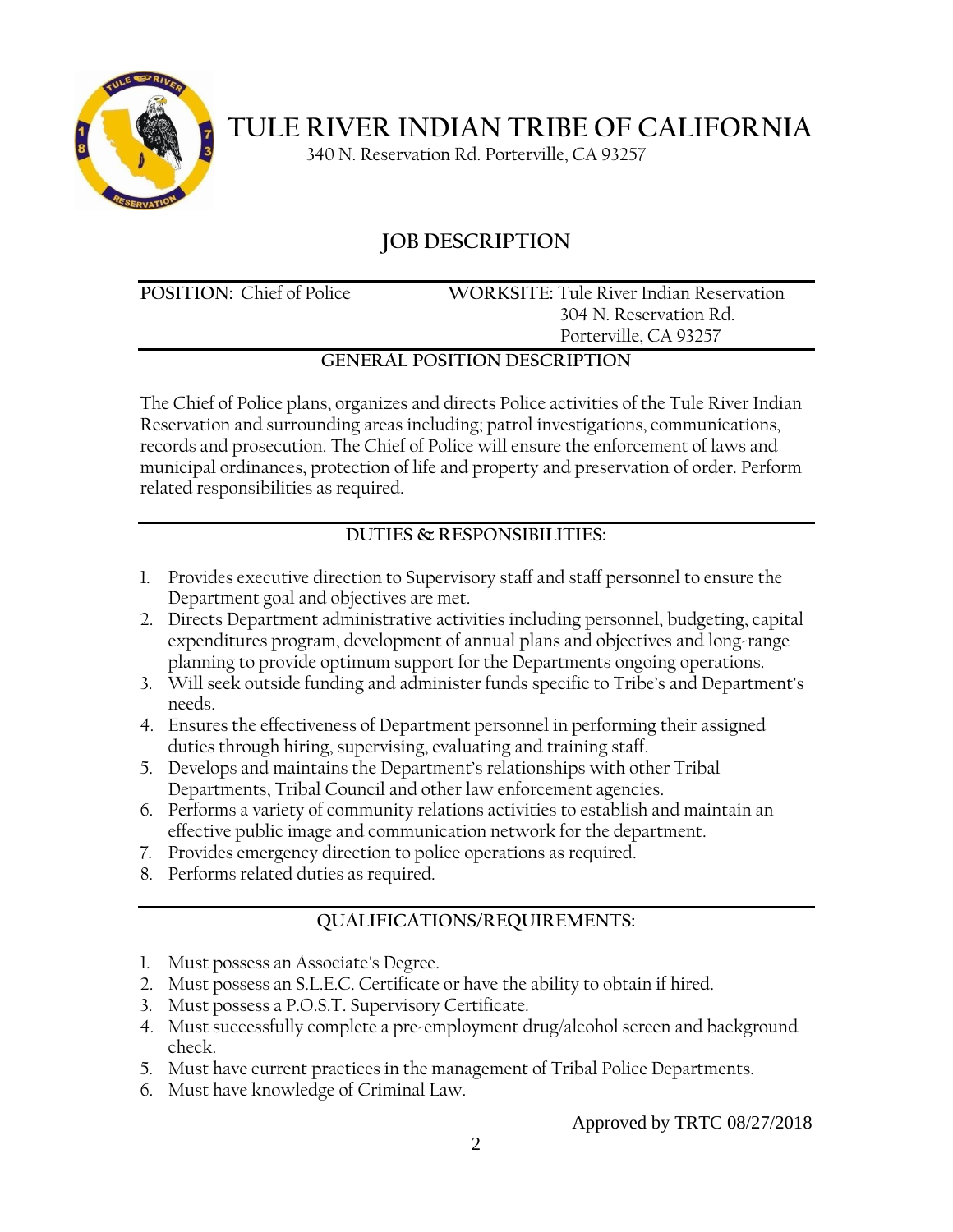- 7. Must have knowledge of federal, state and local laws and regulations pertaining to the conduct of law enforcement operations.
- 8. Must have principles and practices of organization and public administration.
- 9. Must have knowledge of municipal budget preparation and analysis.
- 10. If previously employed within the Tule River Indian Tribe of California entities, you must have acceptable work history.

#### **Skill in:**

- 1. Analysis of community and organization needs and development and presentation of recommendations.
- 2. Community and media relations.
- 3. Short and long-range planning.
- 4. Principles of supervision, training and performance evaluation.

#### **Ability to:**

- 1. Exercise sound judgment under highly sensitive conditions including potential injury or loss of life to others; serve time constraints and political considerations.
- 2. Coordinate Department operations with other law enforcement agencies.
- 3. Direct, evaluate, train and supervise the work of assigned personnel.
- 4. Communicate effectively in written and oral form.
- 5. Develop and maintain effective working relationships.

## **Experience and Education:**

Any combination equivalent to experience and education that could likely provide the required knowledge, skill and ability is qualifying. A typical way to obtain the knowledge, skill and ability is qualifying.

1. Extensive previous experience in a Tribal law enforcement agency including both operational and administrative assignment at the management level, along with experience or education in public agency budgeting, organization and planning.

#### **Special Requirements:**

- 1. This position is on a 24-hour emergency call.
- 2. Possession of the Executive Police Officer Standards and Training Certificates.
- 3. Possession of or ability to obtain a valid CA. Drivers License and be insurable through the Tribe.

## **Physical Demands:**

Positions in this class are typically situated in a standard office environment resulting in little exposure to the weather and requiring no unusual physical abilities.